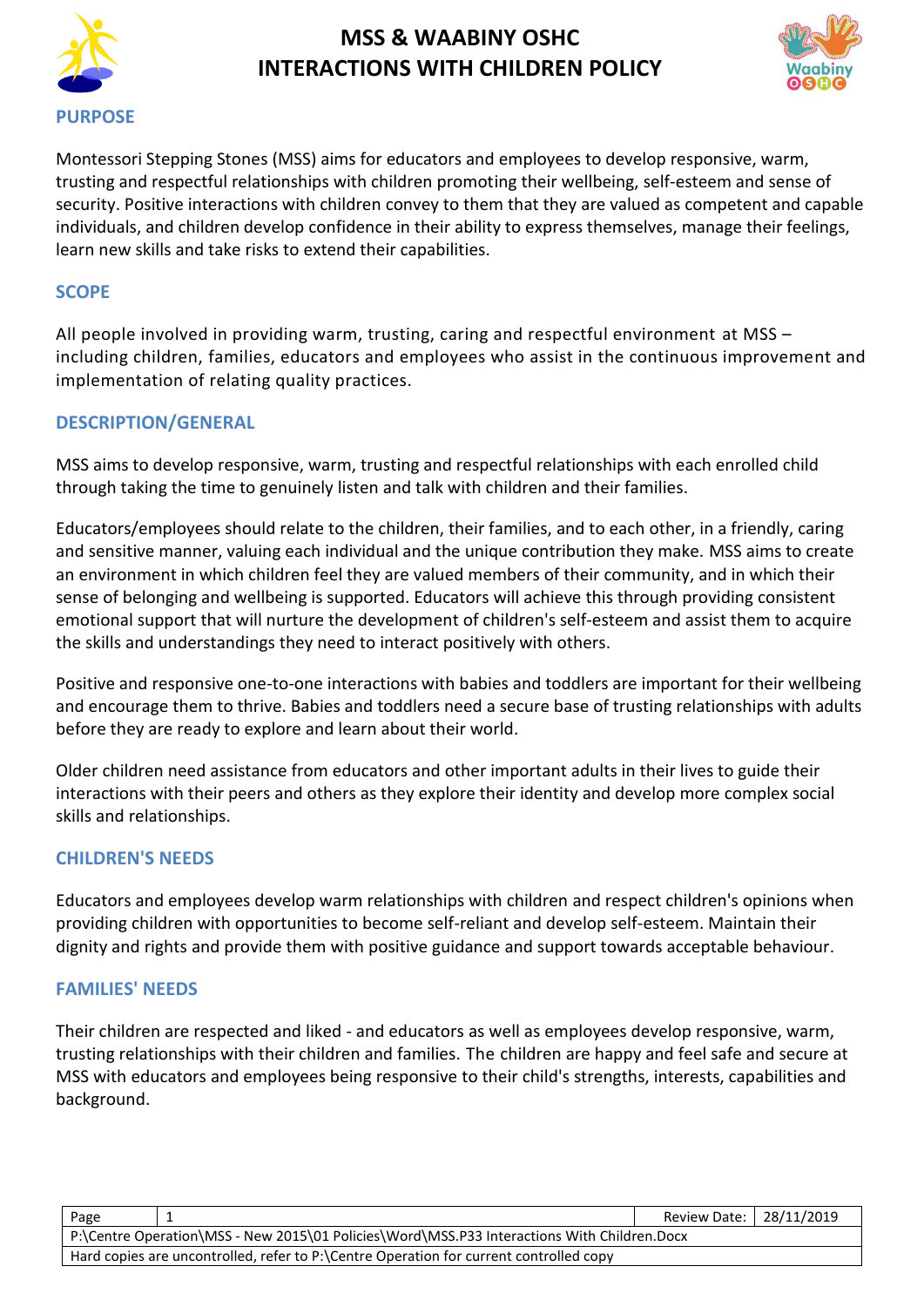



### **EDUCATOR/EMPLOYEE NEEDS**

Educators to support each other and reflect on ways to improve relationships and interactions with children and their families. Availability to access to up-to-date training and resources on effective communication and; opportunities to model appropriate communication and interactions with children. There is an organisational culture that supports and encourages open and trusting interactions.

#### **MANAGEMENT NEEDS**

Educators/employees and supervisors to interact in a respectful and cooperative manner and be positive role models for children. To plan for adequate educator/employee education and skill development.

### **NURTURING POSITIVE INTERACTIONS WITH CHILDREN**

As each child arrives at MSS they will be greeted by an educator.

Educators will be supportive and encouraging and engage in on-on-one and small group communications with children in a friendly, positive and respectful manner. They will form trusting relationships with each child in their care.

Educators and employees use children's names and get down to the child's eye level when interacting and communicating with them, and ensure that their interactions are meaningful and personal.

Educators/employees create a relaxed and happy atmosphere in which children experience equitable, friendly and genuine interactions with all educators, the nominated supervisor/coordinator, and other employees members at the service.

Educators instigate playful social interactions with children including conversations, songs, rhymes, finger plays, peek-a-boo games, sharing books or stories.

Educators/employees respect each child's uniqueness, are attuned to and respond sensitively and appropriately to children's efforts to communicate and will use the child's own language, communication styles and culture to enhance their interactions.

Educators/employees assist children to learn to communicate and interact positively and cooperatively with their peers, through modelling appropriate communication and responding positively to children at all times.

Educators encourage children to communicate their own ideas in a respectful and courteous way, and will respond appropriately to children's non-verbal cues.

Educators/employees show empathy, respect and understanding when communicating with children and model this in their interactions with adults.

Children will never be singled out or made to feel inadequate at any time.

Educators/employees comfort children who are upset, or are showing signs of distress, and help them to feel safe, secure and understood.

|                                                                                             | Page                                                                                   |  | Review Date:   28/11/2019 |  |
|---------------------------------------------------------------------------------------------|----------------------------------------------------------------------------------------|--|---------------------------|--|
| P:\Centre Operation\MSS - New 2015\01 Policies\Word\MSS.P33 Interactions With Children.Docx |                                                                                        |  |                           |  |
|                                                                                             | Hard copies are uncontrolled, refer to P:\Centre Operation for current controlled copy |  |                           |  |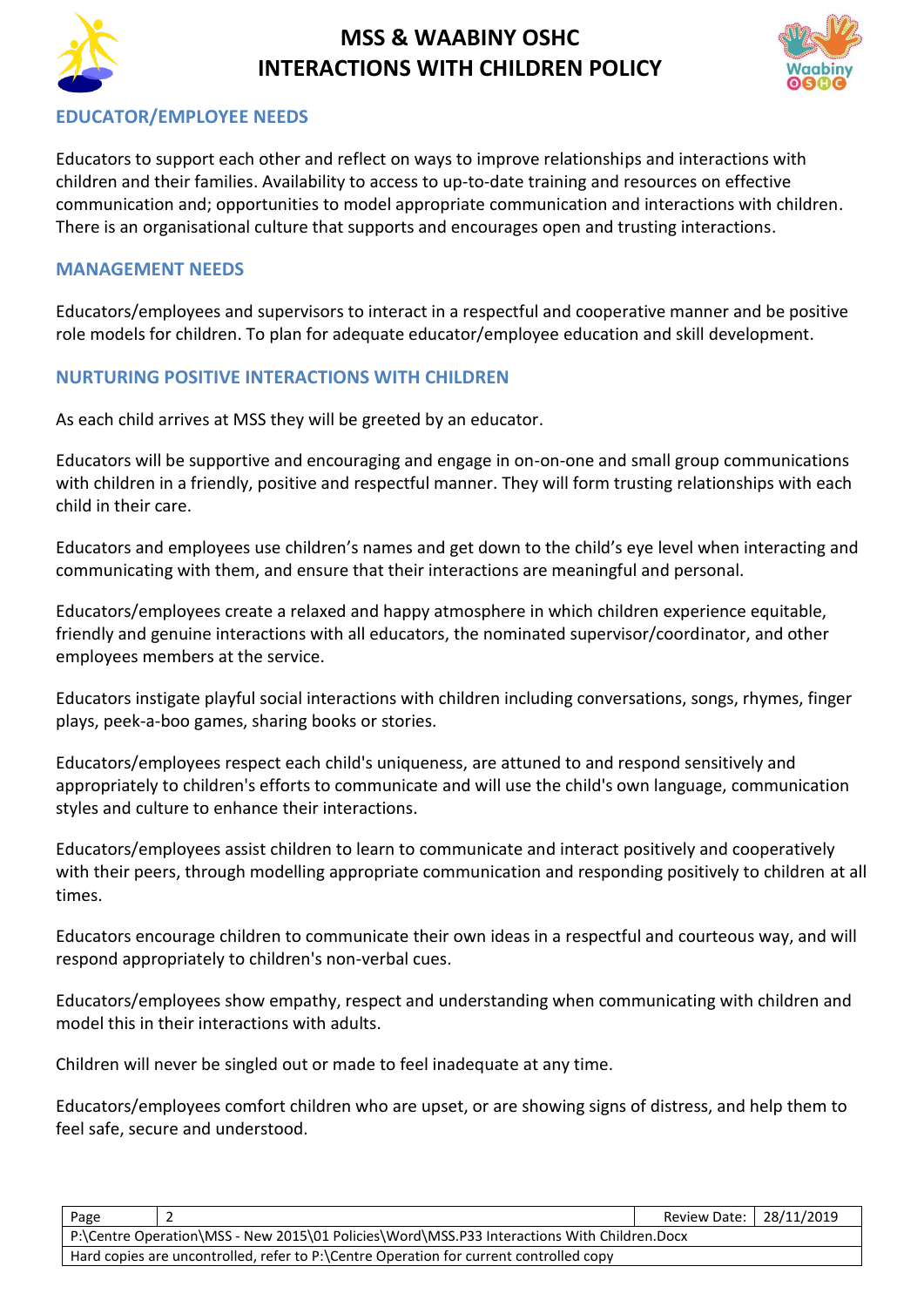



Educators ensure routines such as toileting, nappy change and rest times are used for positive one to one interactions with children and a time when they can get to know more about the child's likes, dislikes, interests, joys, fears etc.

Babies are supported to build trusting attachments with one or two educators in order to develop a secure base for their exploration and learning.

Educators and employees interact with children during meal times in a relaxed and unhurried manner ensuring enjoyment of foods and the social aspect of meal times is promoted.

Educators/employees are genuinely interested in each child's own interests and needs, and take the time to fully understand what children are doing or saying, listening to their responses and asking open ended questions.

Educators make sure they are available to give children their full attention as they arrive after school and invite children to chat about their day and to show their news.

Children are encouraged to share their feelings or thoughts, and express different viewpoints about matters that affect them.

Educators and employees share humour with children and are joyful in their interactions

Educators and employees respect children's desire not to engage in conversations or interactions at certain times or for particular reasons.

### **INVOLVING CHILDREN IN DECISION MAKING**

Educators will genuinely seek children's input, respect their ideas and take their suggestions on board.

Young children will be encouraged to make decisions about:

- the experiences or activities they would like to do
- the materials and resources they would like to use and how they would like to use them
- where they would like be active and interact (i.e. indoors or outdoors)
- who they want to play with, or whether they wish to play alone;
- the adult with who they feel most comfortable
- what they would like to eat, when they are hungry
- how they prefer to sleep or rest
- whether they need to use the toilet or have a nappy changed

| Page                                                                                        |  | Review Date:   28/11/2019 |  |
|---------------------------------------------------------------------------------------------|--|---------------------------|--|
| P:\Centre Operation\MSS - New 2015\01 Policies\Word\MSS.P33 Interactions With Children.Docx |  |                           |  |
| Hard copies are uncontrolled, refer to P:\Centre Operation for current controlled copy      |  |                           |  |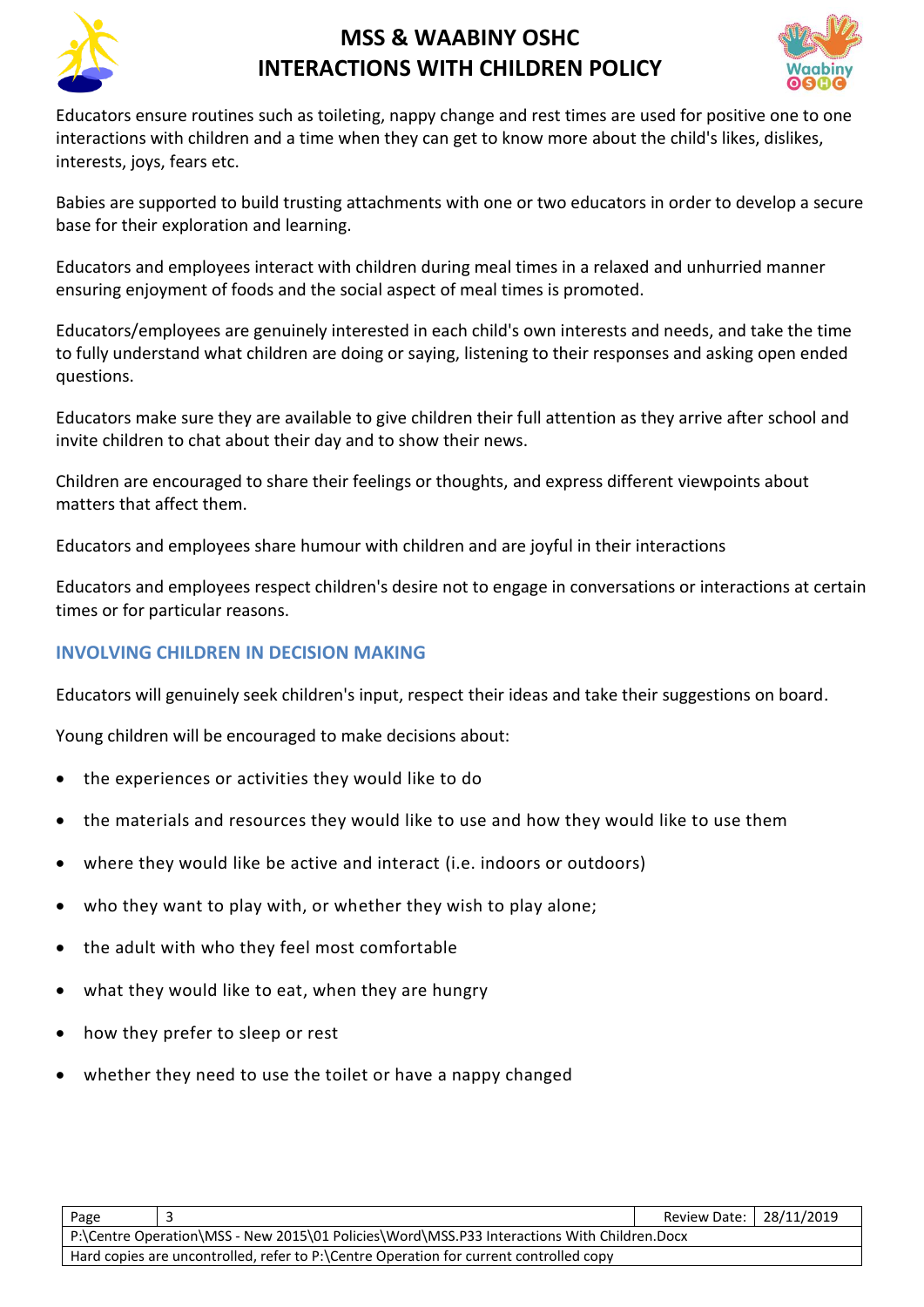



Older children will be encouraged to make decisions about:

- what experiences are included in the learning program
- what experiences they will participate in
- the friends they choose to spend time with
- planning the afternoon snack menu
- appropriate rules or boundaries
- planning excursions or incursions
- setting up the environment
- the introduction of hobbies or clubs

#### **ENCOURAGING FAMILIES TO SHARE INFORMATION ABOUT THE CHILD**

Educators will use information gained from families to enhance their interactions with children and continue to build children's sense of wellbeing and belonging.

Educators/employees will encourage families to share important information about their child through:

- initiating regular on-going communications with families in a manner that promotes the development of strong relationships that are based on mutual respect, trust and understanding
- encouraging families to share their thoughts, ideas, questions and concerns, and promoting supportive partnerships between families, educators and MSS
- treating all families equitably without bias or judgement
- recognising that each family is unique and valuing this uniqueness

### **EDUCATOR/EMPLOYEE COMMUNICATIONS WITH EACH OTHER**

MSS recognises that the way our educators and employees interact with each other effect on the interactions they have with children and families.

Educators and employees will role model warm and supportive interactions as we interact with each other.

Educators/employees will convey mutual respect and recognition of each other's strengths and skills through:

- recognising each other's strengths and valuing the different work each does
- working collaboratively to reach decisions which will enhance the quality of the education and care service
- welcoming diverse views and perspectives

| Page                                                                                        | Review Date:   28/11/2019 |  |  |
|---------------------------------------------------------------------------------------------|---------------------------|--|--|
| P:\Centre Operation\MSS - New 2015\01 Policies\Word\MSS.P33 Interactions With Children.Docx |                           |  |  |
| Hard copies are uncontrolled, refer to P:\Centre Operation for current controlled copy      |                           |  |  |